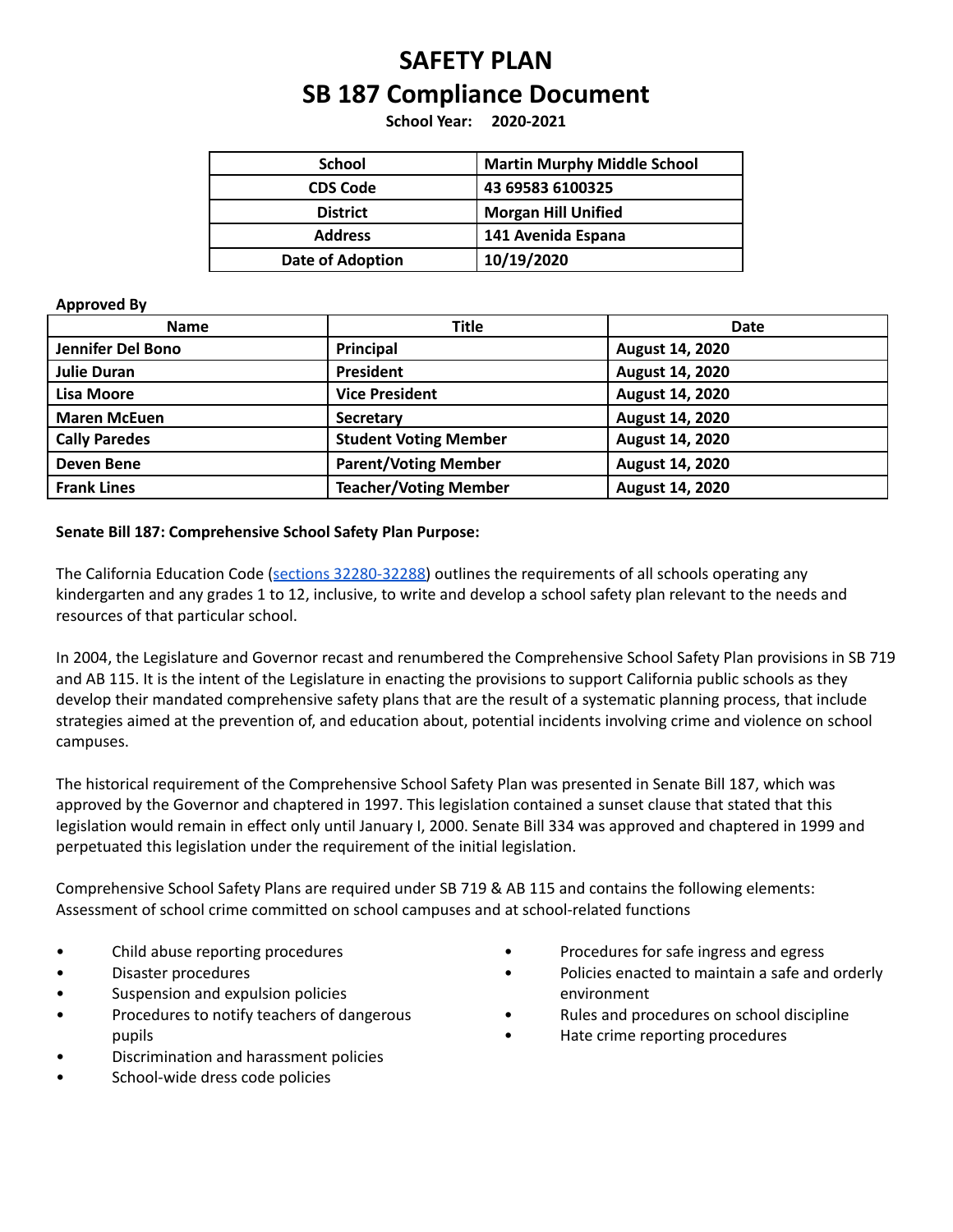The Comprehensive School Safety Plan will be reviewed and updated by March 1st every year. By July of each year, the school will report on the status of its school safety plan including a description of its key elements in the annual school accountability report card (SARC).

A hard copy of the Comprehensive School Safety Plan is available for review in the Front Office. Links to school SARC and Safety Plans can be found in the district local control accountability plan (LCAP) as well as the school plan for student achievement (SPSA). Safety plans are also available on the school website.

#### **MHUSD School Safety Plan Vision**

The purpose of the safety plan is to intentionally develop a safe and positive learning environment where all students feel secure and ready to learn. The safety plan communicates norms of behavior to allow all learners and teachers to thrive. It also delineates processes and procedures to efficiently and safely respond to emergent situations that require special routines to be learned.

# **The MHUSD Student Code of Conduct Handbook**

The district wants to ensure that all students are able to learn in a safe and conducive learning environment. The details of many of the policies listed in this plan can be found in the District Student and Parent Rights and Responsibilities Handbook linked here in [English](https://resources.finalsite.net/images/v1596333440/mhusdorg/zlzyq5xmguqyuq4ilks2/2020-21RightsandResponsibilitiesHandbook-English.pdf) and in [Spanish.](https://resources.finalsite.net/images/v1596333582/mhusdorg/tkiydiue3psbffyx2om2/202021RightsandResponsibilitiesHandbook-Spanish.pdf)

# **The MHUSD Discrimination and Harassment policy**

The Governing Board of the Morgan Hill Unified School District is committed to equal opportunity for all individuals in education. Morgan Hill Unified School District programs and activities do not discriminate on the basis of gender, gender identity, age, sex, race, color, religion, ancestry, national origin, ethnic group identification, marital or parental status, physical or mental disability, sexual orientation or the perception of one or more of such characteristics. The Board shall promote programs which ensure that discriminatory practices are eliminated in all district activities. The policy can be found here: [Discrimination](http://www.gamutonline.net/district/morganhill/DisplayPolicy/797412/0) and Harassement Policy.

#### **Assessment of School Safety**

The School Administration reviews the Safety Plan with the School Site Council annually. Administration consults with the School Resource Officer, Fire, and other emergency agencies to ensure that current protocols are available and communicated. Schools sites review Office referrals, attendance and suspensions and expulsions. That information can be found here: **[Assessments](https://docs.google.com/presentation/d/1dgjT2UphbV95YunwRekdBC5CXM8Jexe3b8fkh9GJiH0/edit?usp=sharing) data** 

#### **Emergency Evacuation Map: [Map](https://drive.google.com/a/mhusd.org/file/d/1ejtjTJ2sUE_DM1-WExcuxQee7Tn4MZmT/view?usp=sharing) Link**

#### **Alternative Sites for Off-Site Evacuations: [Link](https://docs.google.com/document/d/1rYUp-U5zAjVb01vPz4Wp9pNlbKuSdsQHaQdtIFcE33Y/edit?usp=sharing)**

# **Strategies and Programs to Provide and Maintain a high level of Safety** (EC [32281\(a\)1,](https://leginfo.legislature.ca.gov/faces/codes_displaySection.xhtml?lawCode=EDC§ionNum=32281.) items A-J)

It is a priority of the administration and staff in the Morgan Hill School District that every student who attends our schools will have an environment that is physically safe with a positive school climate. This includes all venues and hours, inside or outside the classroom, coming or going to school, as well as at school-related activities.

Our administration and staff work to provide an orderly, caring, and nondiscriminatory learning environment where all students can feel comfortable and take pride in their school and their achievements. This includes teaching students the values of equality, human dignity, mutual respect, and to employ cooperative learning strategies that foster positive interactions among students from diverse backgrounds. Students shall have opportunities to voice their concerns about school policies and practices and to share responsibility for solving problems that affect their school. Staff shall encourage and reward success, achievement, participation in community projects, and positive student conduct.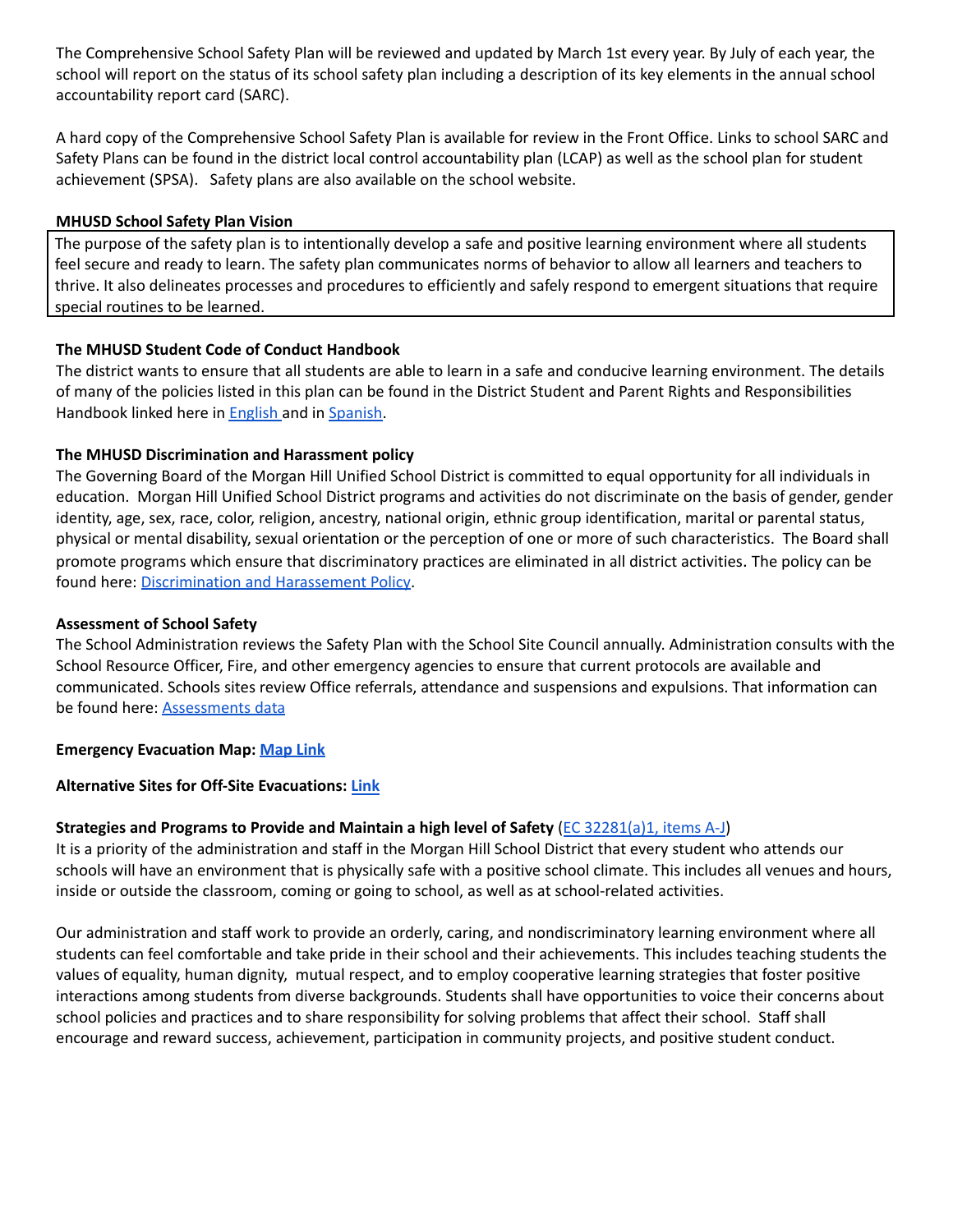Our school district promotes nonviolent conflict resolution techniques to encourage attitudes and behaviors that foster harmonious relations. Staff shall receive training to implement and support conflict resolution (California Education Code Sections 32228 – [3228.6](https://law.justia.com/codes/california/2010/edc/32228-32228.5.html), [35160](http://leginfo.legislature.ca.gov/faces/codes_displaySection.xhtml?lawCode=EDC§ionNum=35160.), [35160.1,](http://leginfo.legislature.ca.gov/faces/codes_displaySection.xhtml?lawCode=EDC§ionNum=35160.1.) [44806\)](http://leginfo.legislature.ca.gov/faces/codes_displaySection.xhtml?lawCode=EDC§ionNum=233.5.).

# **(A) Child Abuse Reporting Procedures (EC [35294.2](http://www.leginfo.ca.gov/pub/01-02/bill/asm/ab_0051-0100/ab_79_bill_20011010_chaptered.pdf) (a)(2); PC [11166\)](http://leginfo.legislature.ca.gov/faces/codes_displaySection.xhtml?lawCode=PEN§ionNum=11166)**

All staff members are 'mandated reporters' and are required by law to report to County Child Protective Services when child abuse is suspected. Responsibilities include making an initial phone report followed by a written report within 36 hours. These duties may not be delegated to others. Our Board Policy and Administrative Regulations for Child Abuse Reporting can be found at **BP [5141.1](http://www.gamutonline.net/district/morganhill/displayPolicy/797875/)** and AR 5141.1

# **(B) Disaster Procedures (EC [35295-35297](http://leginfo.legislature.ca.gov/faces/codes_displaySection.xhtml?sectionNum=35296.&lawCode=EDC))**

Morgan Hill Unified School District will take all necessary measures to keep students, staff, and visitors safe in the event of a disaster. Response incorporates strategies of the Incident Command System, the Standardized Emergency Management System and the National Incident Management System.

- Maps out specific evacuation procedures within the school building disaster plan.
- Provides guidance for emergency response to a variety of potential hazards and incidents, including duck and cover procedures following an earthquake.
- Identifies emergency response training and exercise opportunities for students and staff.

# **Public Agency Use of School Buildings for Emergency Shelters**

Morgan Hill Unified School District coordinates with the Santa Clara County American Red Cross through the local interagency Incident Command Center located at the Morgan Hill Police station. School facilities may be used as mass care and welfare shelters during an emergency.

# **(C) School Suspension, Expulsion, and Mandatory Expulsion Guidelines**

The Morgan Hill Unified School District's Suspension/Due Process Policy is consistent with the California Education Code. Schools have jurisdiction at school, at school activities, or coming or going to school activities and will provide students the opportunity to relate their "side of the story" and have it investigated prior to disciplinary action. Disciplinary policies and procedures can be referenced here: Board Policy [5144.1](http://www.gamutonline.net/district/morganhill/displayPolicy/797883/) and AR 5144.1 or EC [48900-48927](http://leginfo.legislature.ca.gov/faces/codes_displaySection.xhtml?sectionNum=48900.&lawCode=EDC)

# (D) Procedures to prepare employees for emergency response and to notify teachers of dangerous pupils (EC [49079\)](http://leginfo.legislature.ca.gov/faces/codes_displaySection.xhtml?lawCode=EDC§ionNum=49079.)

The Morgan Hill Unified School District's policies for emergency training and the notification of teachers of dangerous students are consistent with education code and can be referenced here: BP [4158](http://www.gamutonline.net/district/morganhill/displayPolicy/797754/), BP [4258,](http://www.gamutonline.net/district/morganhill/displayPolicy/797755/) and BP [4358\)](http://www.gamutonline.net/district/morganhill/displayPolicy/797756/)

# **(E) Sexual Harassment Policies (EC [212.6](http://leginfo.legislature.ca.gov/faces/codes_displaySection.xhtml?lawCode=EDC§ionNum=212.6.) (b))**

The Morgan Hill Unified School District's prohibits sexual harassment, policies can be found here: BP [41119.11](http://www.gamutonline.net/district/morganhill/DisplayPolicy/797653/) and [AR](http://www.gamutonline.net/district/morganhill/displayPolicy/797656/) [41119.11.](http://www.gamutonline.net/district/morganhill/displayPolicy/797656/)

# **(F) School-wide dress code Relating to gang-related apparel (EC [35183](https://leginfo.legislature.ca.gov/faces/codes_displaySection.xhtml?lawCode=EDC§ionNum=35183)):**

The Governing Board believes that appropriate dress and grooming contribute to a productive learning environment. The Board expects students to give proper attention to personal cleanliness and to wear clothes that are suitable for the school activities in which they participate. Students' clothing must not present or promote a health or safety hazard or a distraction which would interfere with the educational process. References: Board [policy](http://www.gamutonline.net/district/morganhill/DisplayPolicy/797863/) 5132, Link to site [Student](https://resources.finalsite.net/images/v1598986820/mhusdorg/lyawju7xisoectiqnuko/MMStudentandParentHandbook2020_20211.pdf) [Handbook](https://resources.finalsite.net/images/v1598986820/mhusdorg/lyawju7xisoectiqnuko/MMStudentandParentHandbook2020_20211.pdf) for specific dress codes for your site.

# (G) Procedure for Safe Ingress and Egress of Pupils, Parents, and Staff to and from School (EC [35294.2\)](http://www.leginfo.ca.gov/pub/01-02/bill/asm/ab_0051-0100/ab_79_bill_20011010_chaptered.pdf)

Morgan Hill Unified takes pride in our mission to provide a safe environment for all students, parents, and school employees. Our School will ensure safe ingress and egress to and from the school for pupils, parents, and school employees. Safe ingress and egress will be maintained by periodic reviews of the procedures for ingress and egress. The school will ensure that all passageways to and from school buildings, corridors within school buildings and emergency exits remain clear of all obstruction to allow the flow of pedestrian and vehicular traffic. The school will also ensure that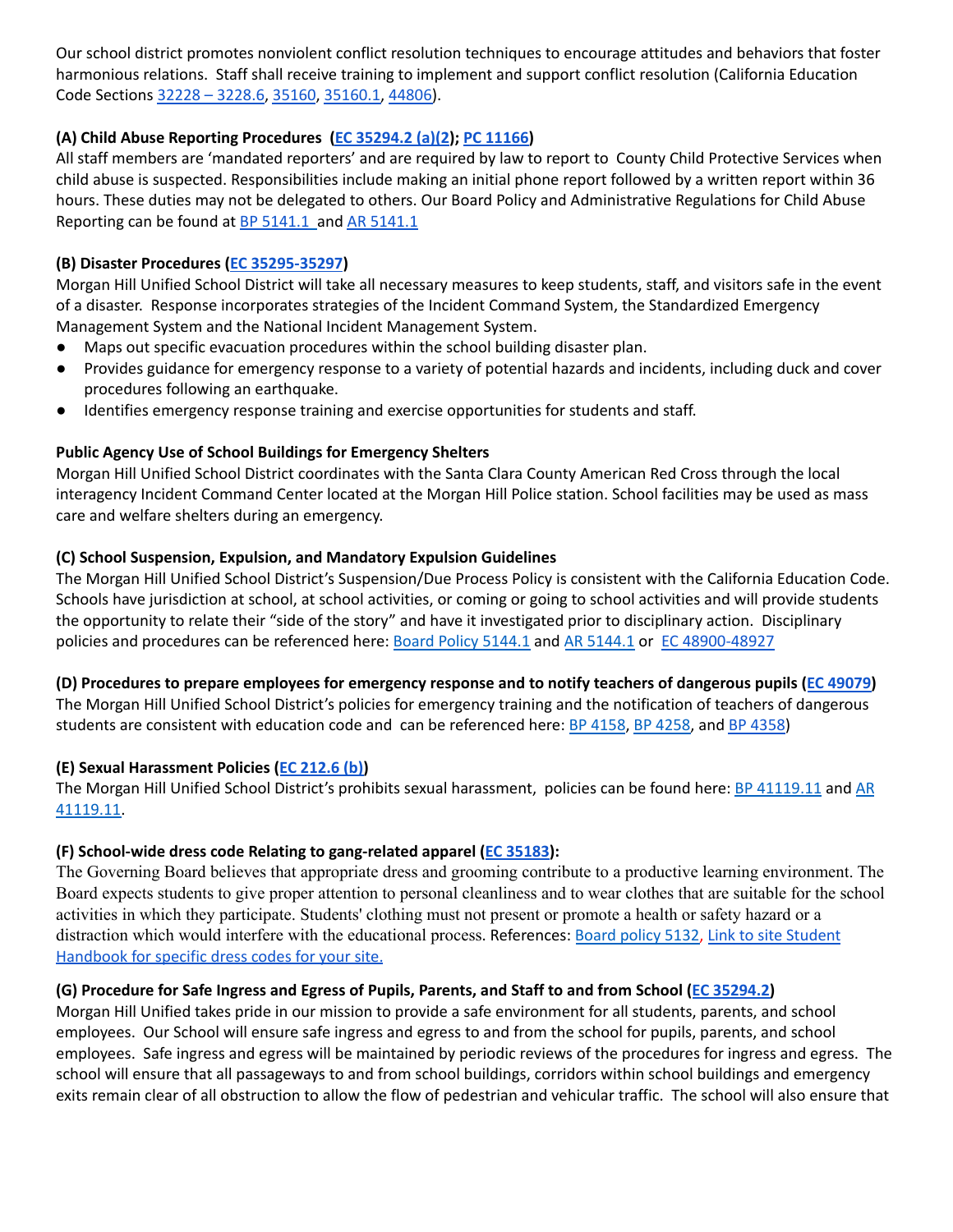potential obstructions and hazards are removed from such areas. To achieve this goal, the school works closely with local law enforcement, fire, and city agencies to ensure safe access.

A large majority of students arrive and leave school in private vehicles. Students arriving or departing from school must use the designated loading and unloading zone(s). A crosswalk is provided for access to the parking areas.

COVID-19 Ingress and Egress procedures:

- As part of our ongoing safety measures, District buildings will **NOT** be open to visitors or walk-ins. Front doors will remain locked and access will be restricted to those employees who report to and work within that building.
- Each building manager/principal will create a list of phone numbers of departments or personnel to post on the front door. The list of posted phone numbers will allow visitors to call designated representatives within the building to have their questions answered via phone call or to contact someone within the building who can meet the visitor outside the front door in the fresh air environment to assist - "curbside customer service"
- Most meetings will be conducted via phone, Google Meets or Chat, or Zoom even for employees in the same building - as the District's adapted "new normal."
- Collaboration and staff/department meetings will be conducted virtually or outdoors with adequate spacing. At employees' discretion, they may choose to collaborate in small groups indoors ensuring appropriate spacing and ventilation.
- Employees are encouraged to call ahead to schedule a meeting with an employee in a different work area or building to arrange to meet in a public meeting space. Walking around the building without a scheduled meeting is discouraged.
- Murphy Teachers will enter and exit through their outside door and remain in their rooms whenever feasible.

#### **Coronavirus (COVID-19) Safety Procedures: [Link](https://docs.google.com/document/d/1GhyPjuiWJTBGwItOCmJX3knrQWaIEV0kfVAPsRgpssE/edit?usp=sharing)**

- **● COVID [Transmission](https://docs.google.com/document/d/1NASArPnBS6mr0ZnsES9xGWn5wy3r29uLGPi8sRnv9Us/edit?usp=sharing) reporting Flow Chart**
- **● Safety Measures for [Returning](https://www.mhusd.org/covid-19/safety-measures-for-reopening-of-district-buildings) to sites**
- **● MHUSD Site [Reopening](https://docs.google.com/document/d/1oeM5Vz7kpPht_jy68wAuo0R_tK6gHC7Xp4H-H3-q-oo/edit?usp=sharing) Check List**

**(H) A Safe and Orderly School Environment Conducive to Learning (EC [35294.2\)](http://www.leginfo.ca.gov/pub/01-02/bill/asm/ab_0051-0100/ab_79_bill_20011010_chaptered.pdf).** School goals are set to have continual improvement in school physical and social-emotional safety.

| Goal 1              |  |                         |                                                 |             |                                    |                                      |
|---------------------|--|-------------------------|-------------------------------------------------|-------------|------------------------------------|--------------------------------------|
| Component           |  | <b>Element</b>          |                                                 |             | <b>Opportunity for Improvement</b> |                                      |
| Social-Emotional    |  |                         | Increase the use of MTSS to promote pro-social  |             |                                    | The MTSS team has been established   |
|                     |  |                         | behaviors/prevention activities to reduce risks |             |                                    | and protocols will be implemented to |
|                     |  | associated with suicide |                                                 |             | review data.                       |                                      |
| <b>Objective</b>    |  | <b>Action Step</b>      | <b>Resources</b>                                |             | <b>Lead Person</b>                 | <b>Evaluation</b>                    |
| Create a system,    |  | Use a universal         | Jessie Swift                                    | Mari King   |                                    | Meet at least                        |
| informed by data to |  | referral form and TIPs  | <b>CBO<sub>S</sub></b>                          | (Counselor) |                                    | quarterly                            |
| plan prevention     |  | meeting tool            | <b>School Link Services</b>                     |             |                                    |                                      |
| strategies          |  |                         |                                                 |             |                                    |                                      |
| Create a system,    |  | Use internal            | Jessie Swift                                    | Mari King   |                                    | Meet at least                        |
| informed by data to |  | resources and CBOs      | <b>CBO<sub>s</sub></b>                          |             | (Counselor)                        | quarterly                            |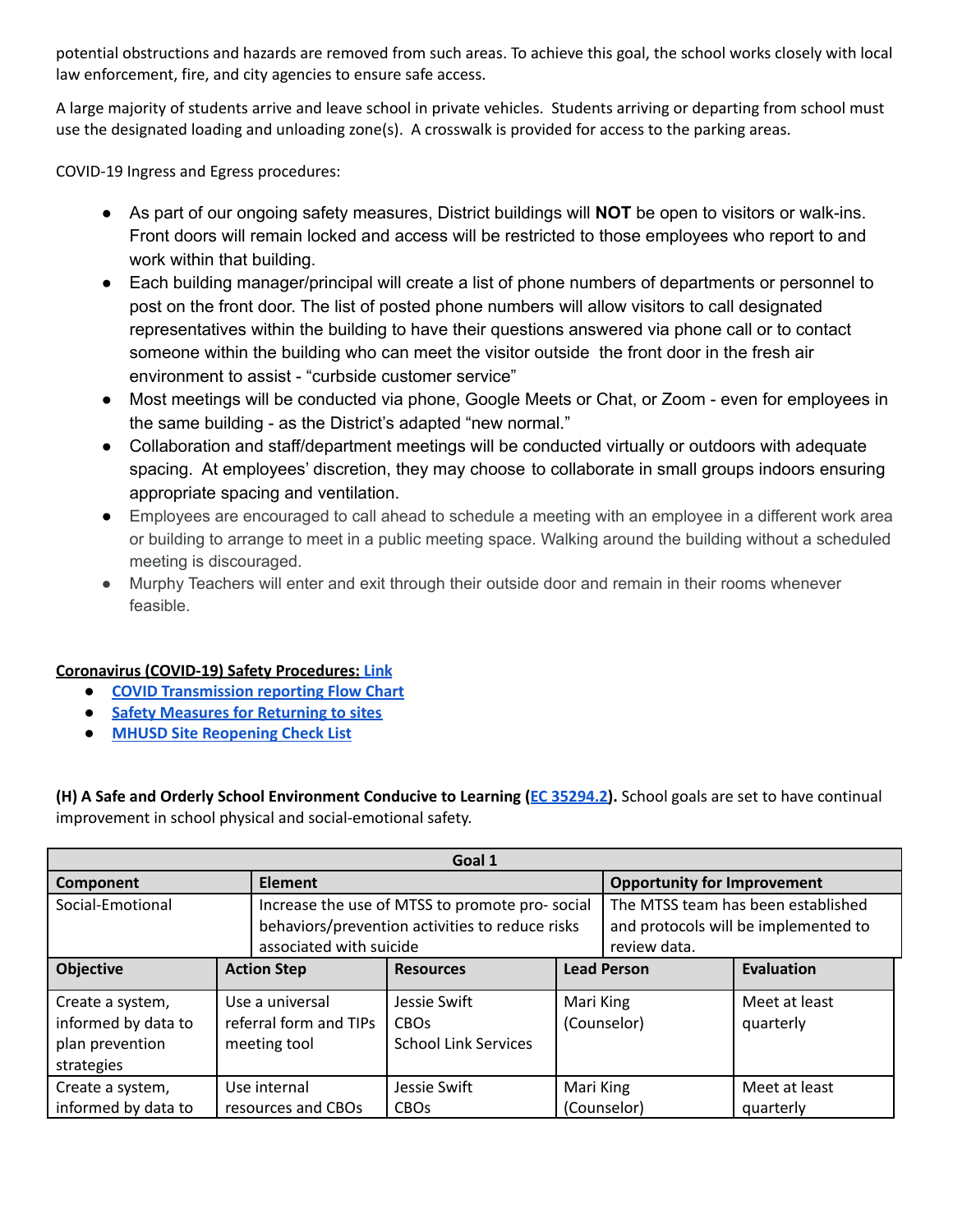| plan intervention | to provide            | <b>School Link Services</b> |  |
|-------------------|-----------------------|-----------------------------|--|
| strategies        | interventions for SEL |                             |  |
|                   | needs.                |                             |  |

| Goal 2                                                          |  |                                                                       |                                                |                    |                                |                                         |
|-----------------------------------------------------------------|--|-----------------------------------------------------------------------|------------------------------------------------|--------------------|--------------------------------|-----------------------------------------|
| Component                                                       |  |                                                                       | Element                                        |                    |                                | <b>Opportunity for Improvement</b>      |
| Positive School Climate                                         |  |                                                                       | Implement PBIS to reduce incidents of bullying |                    |                                | The expectations for students and staff |
|                                                                 |  |                                                                       | and increase positive behaviors.               |                    | are enforced on a daily basis. |                                         |
| <b>Objective</b>                                                |  | <b>Action Step</b>                                                    | <b>Resources</b>                               | <b>Lead Person</b> |                                | <b>Evaluation</b>                       |
| All schools will<br>maintain or move up<br>by one level in PBIS |  | <b>Maintain current PBIS</b><br>practices and<br>improve by one level | Jessie Swift                                   | (Principal)        | Jennifer Del Bono              | Meet at least<br>quarterly              |
| All schools will<br>participate in safety<br>drills.            |  | Complete quarterly<br>fire drills.                                    |                                                | Aubrie Dimas       | (Assistant Principal)          | Google form<br>evaluation document      |

# **(I) School Discipline Rules and Consequence (EC [35291](http://leginfo.legislature.ca.gov/faces/codes_displaySection.xhtml?lawCode=EDC§ionNum=35291.) and EC [35291.5\)](http://leginfo.legislature.ca.gov/faces/codes_displaySection.xhtml?lawCode=EDC§ionNum=35291.5.)**

School rules exist for the purpose of facilitating a safe learning environment. To review the school's code of conduct please visit: Code of [Conduct](https://resources.finalsite.net/images/v1598986820/mhusdorg/lyawju7xisoectiqnuko/MMStudentandParentHandbook2020_20211.pdf) ([English](http://martinmurphy.mhusd.org/wp-content/uploads/2018/08/Student-and-Parent-Handbook_2018-2019.pdf), [Spanish\)](http://martinmurphy.mhusd.org/wp-content/uploads/2018/08/Spanish-Student-and-Parent-Handbook_2018-2019.pdf)

# **(J) Hate Crime Reporting Procedures and Policies**

MHUSD is committed to providing a safe learning environment that protects students from discrimination, harassment, intimidation, bullying, and other behavior motivated by a person's hostility towards another person's real or perceived ethnicity, national origin, immigrant status, sex, gender, sexual orientation, religious belief, age, disability, or any other physical or cultural characteristics. The Morgan Hill Unified School District's Hate crime policies can be found here: **[BP](http://www.gamutonline.net/district/morganhill/displayPolicy/797898/)** [5145.9](http://www.gamutonline.net/district/morganhill/displayPolicy/797898/)

#### **Safety Plan Review, Evaluation and Amendment Procedures**

#### **Safety Plan evaluation and revision record**

To be effective, emergency plans need to be updated frequently and consistently. Site principals are required to assign personnel to update this Emergency Operations Plan on at least an annual basis.

# **Name Title** Jennifer Del Bono Principal Tammy Keck **Campus Supervisor Campus Supervisor** Aubrie Dimas **Aubrie 2** and Aubrie Dimas **Aubrie 2** and Assistant Principal Steve Fager National Steve Fager National According to the United Steve Intervention of Teacher Kate Berryhill **Teacher Teacher Teacher** Celina Echavarria **Principal's Secretary** Principal's Secretary Frank Lines **Teacher** Teacher

*Safety Plan Committee Members*

# *Revisions or Updates on Plan*

| Section(s) of the plan that has been | Date      | Recorded by (who made the changes) |                 |  |
|--------------------------------------|-----------|------------------------------------|-----------------|--|
| revised or updated                   |           | <b>Name</b>                        | <b>Position</b> |  |
| Full Plan review                     | 8/10/2020 | Jennifer Del Bono                  | Principal       |  |
|                                      |           |                                    |                 |  |

*Safety Plan Review, Evaluation and Amendment Procedures*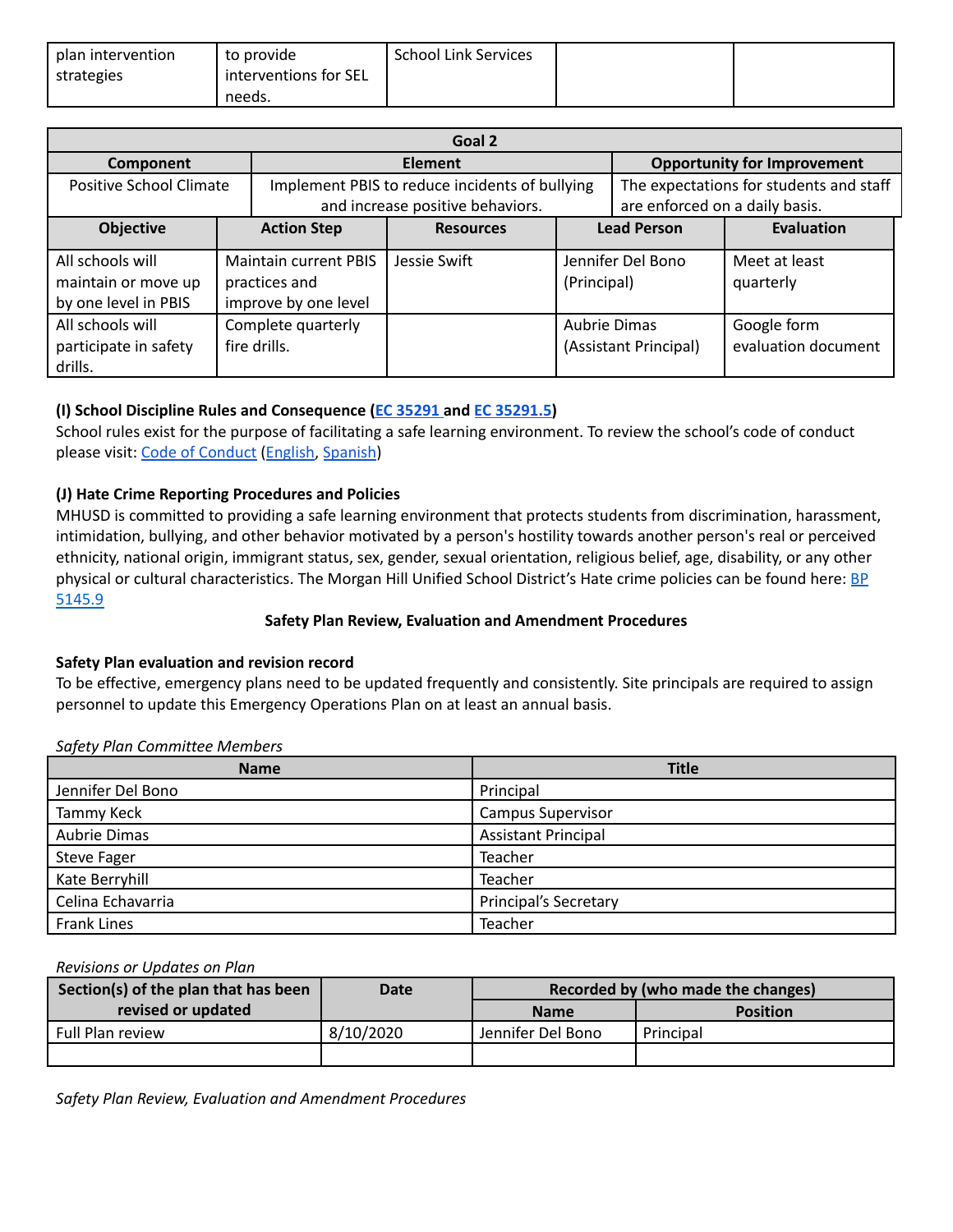| <b>Activity Description</b><br>(i.e. review steps, meetings conducted, approvals, etc) | Date and Time | <b>Attached Document</b><br>(description and location) |
|----------------------------------------------------------------------------------------|---------------|--------------------------------------------------------|
| School Site Council Approval                                                           | 8/14/20       | Presentation                                           |
| English Language Advisory Committee                                                    | 8/14/20       | Presentation                                           |
| Safety Team Meeting                                                                    | 8/14/20       | Presentation                                           |
| <b>Staff Meeting</b>                                                                   | 8/17/20       | Presentation                                           |

# **Record of Emergency Response Training**

It is the responsibility of the principal to ensure adequate training of staff, students and parents, using resources provided by the District, the community and/or the school itself.

| <b>Training Topic</b>            | Person(s) or                | <b>Date Implemented</b> | The activity provided or supervised by: |                 |
|----------------------------------|-----------------------------|-------------------------|-----------------------------------------|-----------------|
|                                  | group(s) trained            |                         | <b>Name</b>                             | <b>Position</b> |
| Safety Plan Review               | All Staff                   | 8/10/20                 | Jennifer Del Bono                       | Principal       |
| Run, hide Defend Training        | All Staff                   | <b>TBD</b>              |                                         |                 |
| <b>Great American Shakeout</b>   | Students and                | <b>TBD</b>              |                                         |                 |
| (earthquake drill)               | Staff                       |                         |                                         |                 |
| Active Shooter drill             | All Staff                   | TBD                     |                                         |                 |
| Mandated trainings, bloodborne   | All staff                   | 8/10/20                 | Jennifer Del Bono                       | Principal       |
| pathogens, sexual harassment     |                             |                         |                                         |                 |
| Be seen and heard training       | All students                | 11/14/20                | Jennifer Del Bono                       | Principal       |
| <b>Trauma Informed Practices</b> | <b>Classified Staff</b>     | 8/11/20                 | Jessie Swift                            | Coordinator SS  |
| Fire Drill                       | Students & Staff            | <b>TBD</b>              |                                         |                 |
| Month:                           | Students & Staff            |                         |                                         |                 |
| Month:                           | Students & Staff            |                         |                                         |                 |
| Month:                           | Students & Staff            |                         |                                         |                 |
| Month:                           | Students & Staff            |                         |                                         |                 |
| 2 <sup>nd</sup> Earthquake Drill | <b>Students &amp; Staff</b> | <b>TBD</b>              |                                         |                 |

#### **Emergency Contact Information**

# **Communication with schools and facilities:**

In the event the threat is immediate or imminent, personnel should be directed to follow emergency procedures established in this plan and located here: [Communicating](https://drive.google.com/file/d/1E0JOQ_OPxTbV6sqrpdciQn4oMCHsrOXU/view?usp=sharing) with parents and community, Local [Emergency](https://drive.google.com/file/d/1oj0CRLVVUB341qhfIP_VnXcXZ50WGLhE/view?usp=sharing) Numbers

*School Staff Emergency Contacts*

| <b>Position</b>          | <b>Name</b>         | <b>Contact</b>          |
|--------------------------|---------------------|-------------------------|
| Principal                | Jennifer Del Bono   | 408-201-6260 ext. 31102 |
| Assistant/Vice Principal | <b>Aubrie Dimas</b> | 408-201-6260 ext. 31104 |
| Assistant/Vice Principal |                     |                         |
| Principal's Secretary    | Celina Echavarria   | 408-201-6260 ext. 31101 |
| Campus Supervisor        | Tammy Keck          | 408-201-6260            |
| Custodian                | Max Covarrubias     | 408-201-6260            |

#### *District Emergency Contacts*

| <b>Position</b>                             | <b>Name</b>      | <b>Contact</b>            |
|---------------------------------------------|------------------|---------------------------|
| Superintendent                              | Steve Betando    | 1-408-201-6001 Ext. 51001 |
| Secretary to the Superintendent             | Kelly Schriefer  | 1-408-201-6001 Ext. 51001 |
| Secretary to the Asst. Superintendent of HR | Jazmin Contreras | 1-408-201-6018 Ext. 51018 |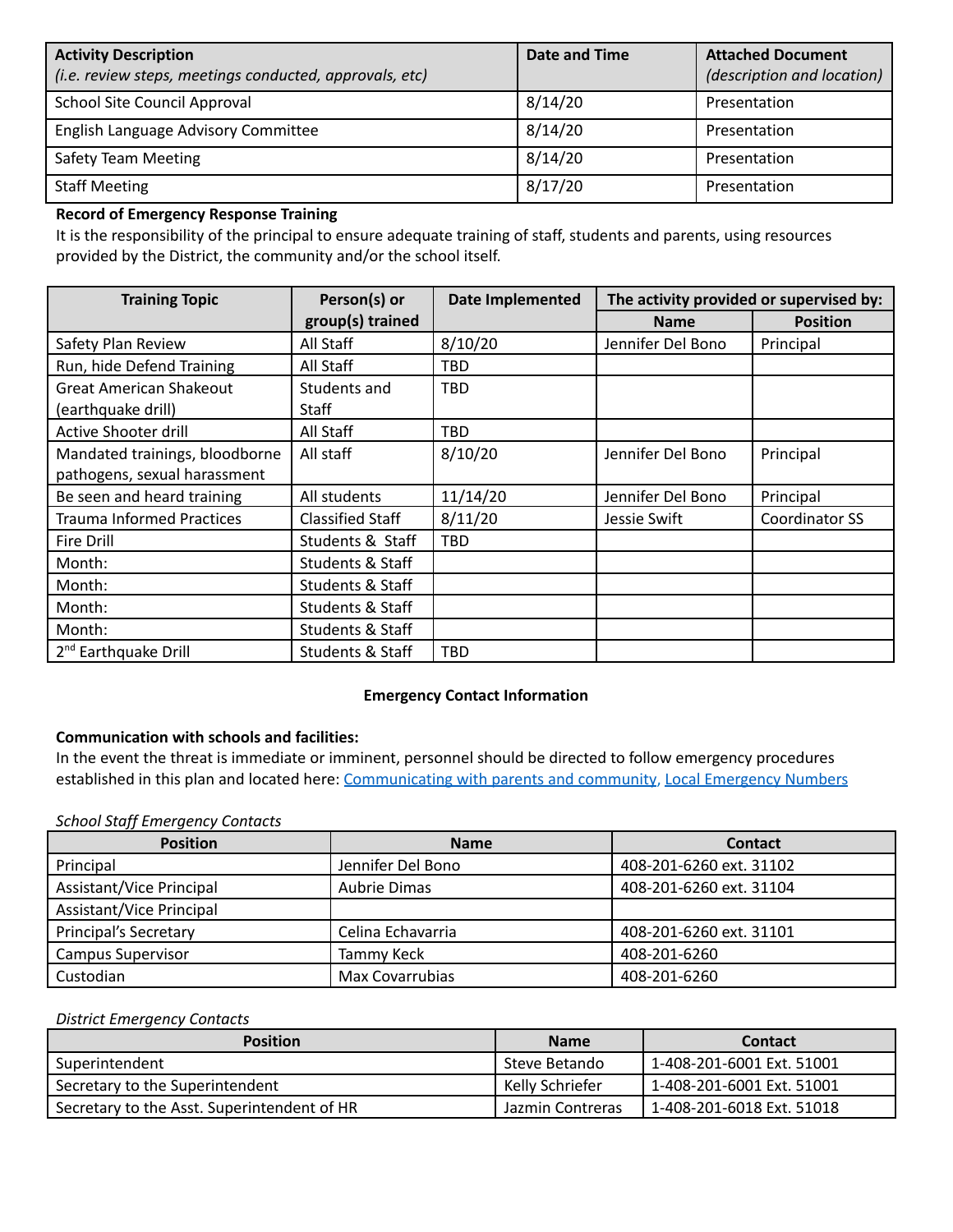| Secretary to the Asst. Superintendent of Business             | <b>Allison Murray</b> | 1-408-201-6052 Ext. 51052  |
|---------------------------------------------------------------|-----------------------|----------------------------|
| Secretary to the Asst. Superintendent of Educational Services | Tricia Campbell       | 1-408-201-6073 Ext. 51073  |
| Director of Maintenance and Operations                        | Anessa Espinosa       | 1-408-201- 6087 Ext. 51087 |

Incident Command System (ICS) for schools



# **Command System (ICS) for schools**

|                           | <b>Name</b>       | <b>Position</b>         | Location                       |
|---------------------------|-------------------|-------------------------|--------------------------------|
| <b>Incident Commander</b> | Jennifer Del Bono | Principal               | Front office or track and      |
| (Description)             |                   |                         | field area                     |
| <b>Communication Team</b> | Celina Echavarria | Secretary               | Principal's secretary's office |
| (Description)             | Jenni Burkholder  | <b>Attendance Clerk</b> | or track and field area        |
|                           |                   |                         |                                |
|                           |                   |                         |                                |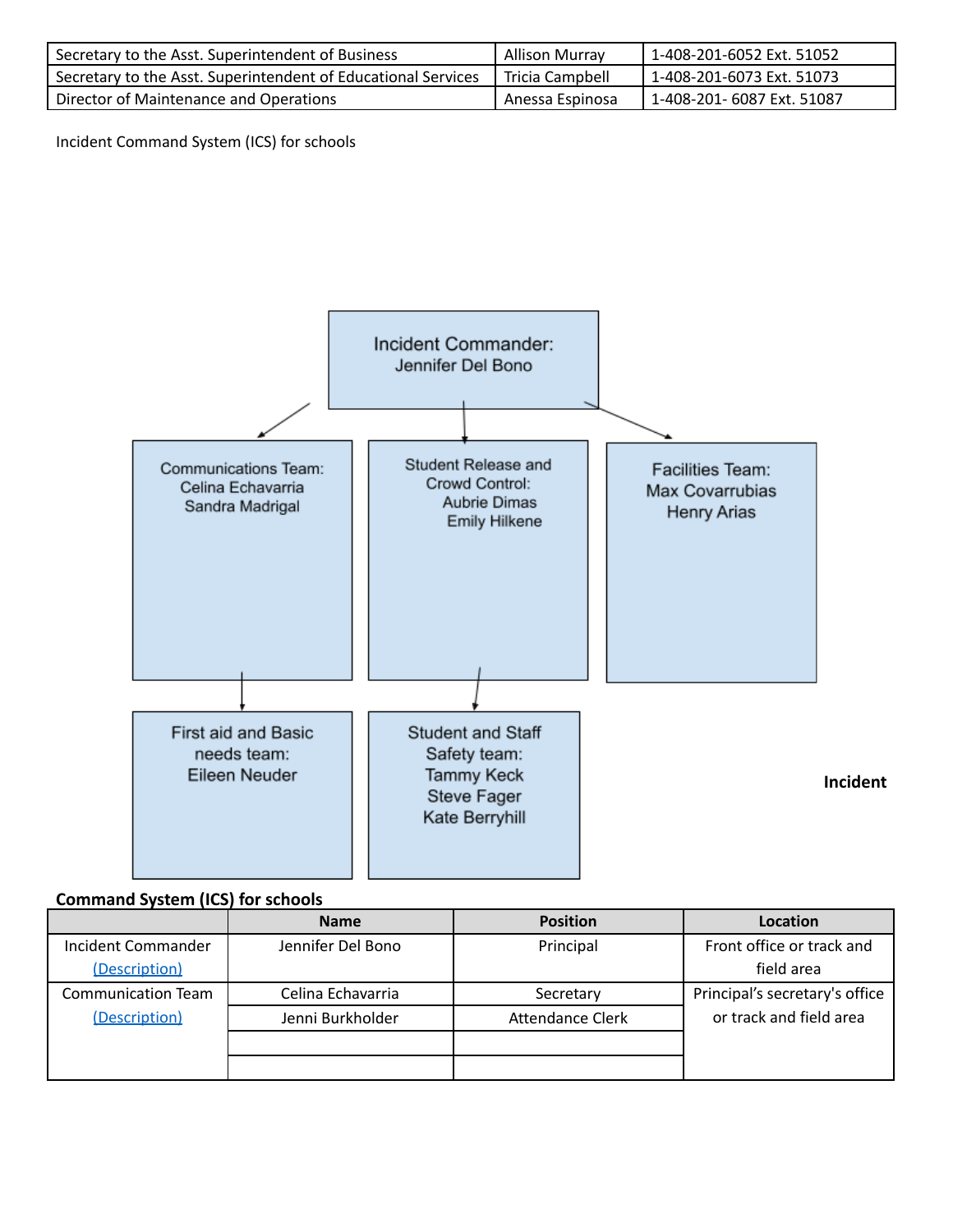| Student Release and      | Aubrie Dimas           | <b>Assistant Principal</b> | Center or track and field  |
|--------------------------|------------------------|----------------------------|----------------------------|
| Crowd Control Team       | <b>Emily Hilkene</b>   | <b>CARE team member</b>    | area                       |
| (Description)            |                        |                            |                            |
|                          |                        |                            |                            |
|                          |                        |                            |                            |
| <b>Facilities Team</b>   | <b>Max Covarrubias</b> | Lead Custodian             | Front office or track and  |
| (Description)            | <b>Henry Arias</b>     | Custodian                  | field area                 |
|                          |                        |                            |                            |
|                          |                        |                            |                            |
| First Aid and Basic      | Eileen Neuder          | <b>Health Clerk</b>        | Nurses office or track and |
| <b>Needs</b>             |                        |                            | field aea near containers  |
| (Description)            |                        |                            |                            |
|                          |                        |                            |                            |
| <b>Student and Staff</b> | Tammy Keck             | Campus Supervisor          | Front office or track and  |
| Safety Team              | <b>Steve Fager</b>     | Teacher                    | field area                 |
| (Description)            | Kate Berryhill         | Teacher                    |                            |
|                          |                        |                            |                            |

# **Types of Emergencies and Specific Procedures**:

Morgan Hill Unified School District takes all safety concerns seriously and wants to ensure that every school site is prepared for a variety of emergencies and disasters.

# **HOW TO ASSIST THOSE WITH DISABILITIES DURING AN EVACUATION**

The needs and preferences of non-ambulatory individuals will vary. Those at ground floor locations may be able to exit without help. Others may have minimal ability to move, and lifting may be dangerous. Some non-ambulatory people also have respiratory complications. Remove them from smoke and vapors immediately. For students with specific needs and have an IEP (individual Education Plan) safety evacuations will be addressed in the IEP.

To alert visually-impaired individuals

- Announce the type of emergency.
- Offer your arm for guidance.
- Tell the person where you are going, obstacles you encounter.
- When you reach safety, ask if further help is needed.

To alert individuals with hearing limitations

- Turn lights on/off to gain person's attention -OR-
- Indicate directions with gestures –OR-
- Write a note with evacuation directions.

To evacuate individuals using crutches, canes or walkers

- Evacuate these individuals as injured persons.
- Assist and accompany to evacuation site, if possible -OR-
- Use a sturdy chair (or one with wheels) to move person -OR-
- Help carry individuals to safety.

To evacuate individuals using wheelchairs

● Give priority assistance to wheelchair users with electrical respirators